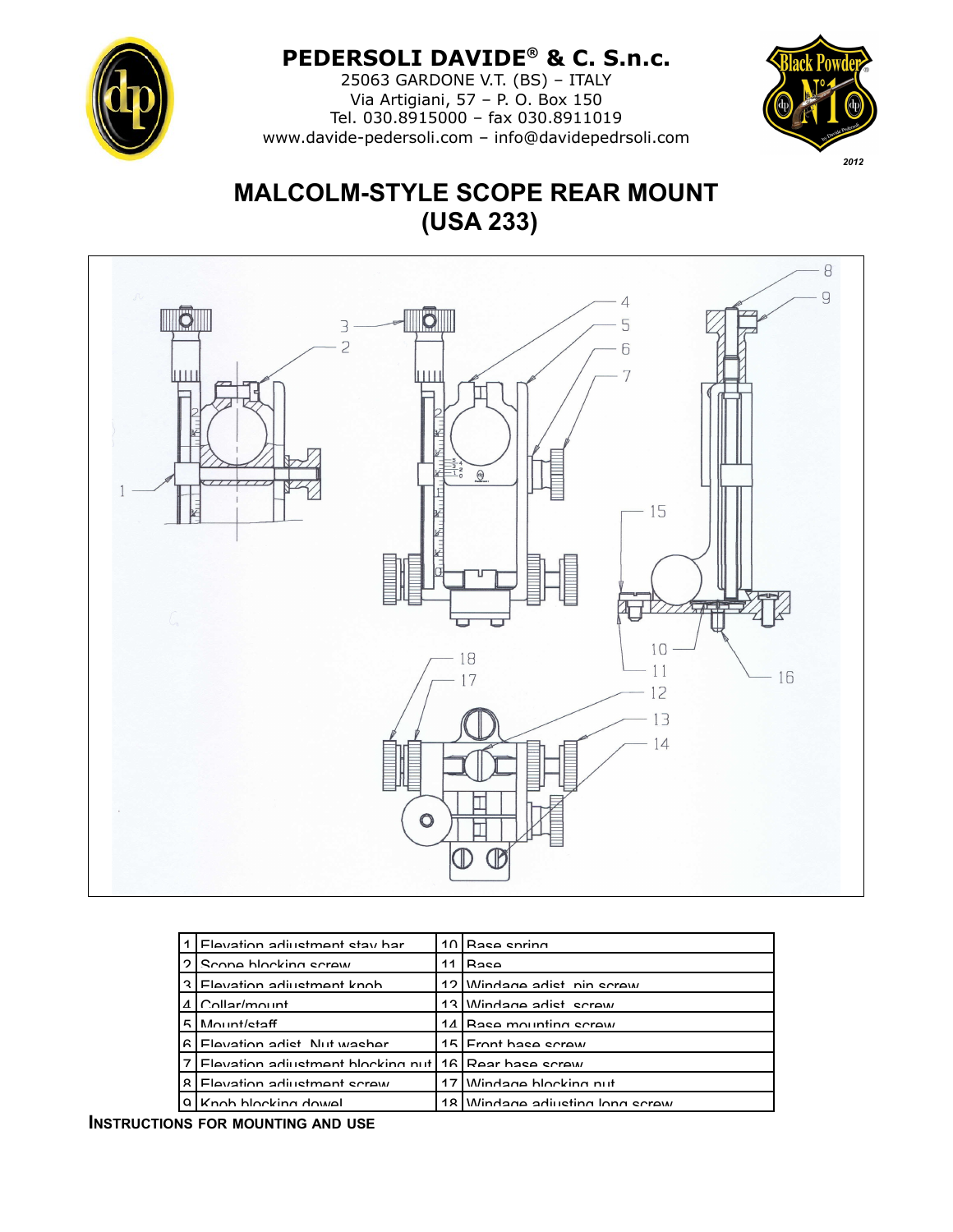The Pedersoli Davide Company Malcolm style scope rear mount is designed for use with vintage-style rifle scopes having a tube diameter of  $\frac{3}{4}$  inches (0.750"/ 19.05mm) that can be installed in a rear sight dovetail measuring 3/8 inches (0.375"/9.525mm).

## **REMOVE THE EXISTING REAR BARREL SIGHT**

To prepare for installing the Pedersoli Malcolm Scope Rear Mount, carefully remove the existing rear sight from the dovetail slot. Using a brass (non-marring) or nylon drift punch and a small hammer, gently tap on the left side of the sight base to move it out of the slot left-to-right.

Some sights are very snug in the slot and may require the use of a light penetrating oil to assist in drifting out the sight. Once the sight has been removed, carefully examine the slot to insure that it is clean and smooth; having no burrs or damage.

#### **INSTALL THE MALCOM SCOPE MOUNT**

The Malcolm mount is designed to be securely held in the dovetail slot by two set screws. To install the Malcolm mount, loosen the screws to the point where they do not project below the bottom surface of the dovetail base.

Slide the scope mount into the dovetail from the right side. Depending upon your individual rifle, the mount may fit in the dovetail slot with plenty of clearance or be rather tight.

#### PROPER FIT

If the base fits the slot and makes contact or is a close fit on the bottom and top surfaces of the slot, make sure that the mount is centered on the barrel then tighten the set screws. After tightening the screws check to insure that the mount is tight and there is no front-to-rear wobble.

#### TOO LOOSE

If the base fits loosely in the slot, you may want to use a thin, brass (or other material) shim between the bottom of the slot and the bottom surface of the base. It is very important that the top-angled surfaces of the dovetail base are in contact with upper surfaces of the dovetail slot. Otherwise the mount will not be rigid and subject to front-to-rear movement or wobble.

#### TOO TIGHT

If the mount is so tight that it will not slide into the slot using hand pressure, use the non-marring drift punch and hammer to tap it into the slot until it is centered on the barrel. If the dovetail slot on your rifle is undersize to the point that you cannot drift the base into the slot using reasonable force, then consider having a gunsmith install the scope for you. It is best to modify the base rather than modify the rifle if possible.

#### **INSTALL THE RIFLE SCOPE**

To install the scope, begin by loosening the ELEVATION locking knob on the right side and turn the ELEVATION ADJUSTMENT knob clockwise until the scope mount is raised high enough to gain access to the two locking screws that secure the scope in place. Next, loosen the locking screws. Since the scope-mount clamp will only accommodate a <sup>3</sup>/<sub>4</sub>-inch tube, the rear eye piece or the front lens (depending upon your scope configuration) may need to be removed to pass the scope through the mount. If such is the case, refer to the scope manufacturer's instructions as to how to proceed. Pass the scope tube through the mounting clamp and into the front scope mount (depending upon your specific scope and front mount, you may need to reverse the process by installing the scope in the front mount first). Next, secure the front mount in place on the barrel but leave the scope loose so that is moves freely in all directions (front-to-rear and rotates in the mounts). Do not lower the scope yet.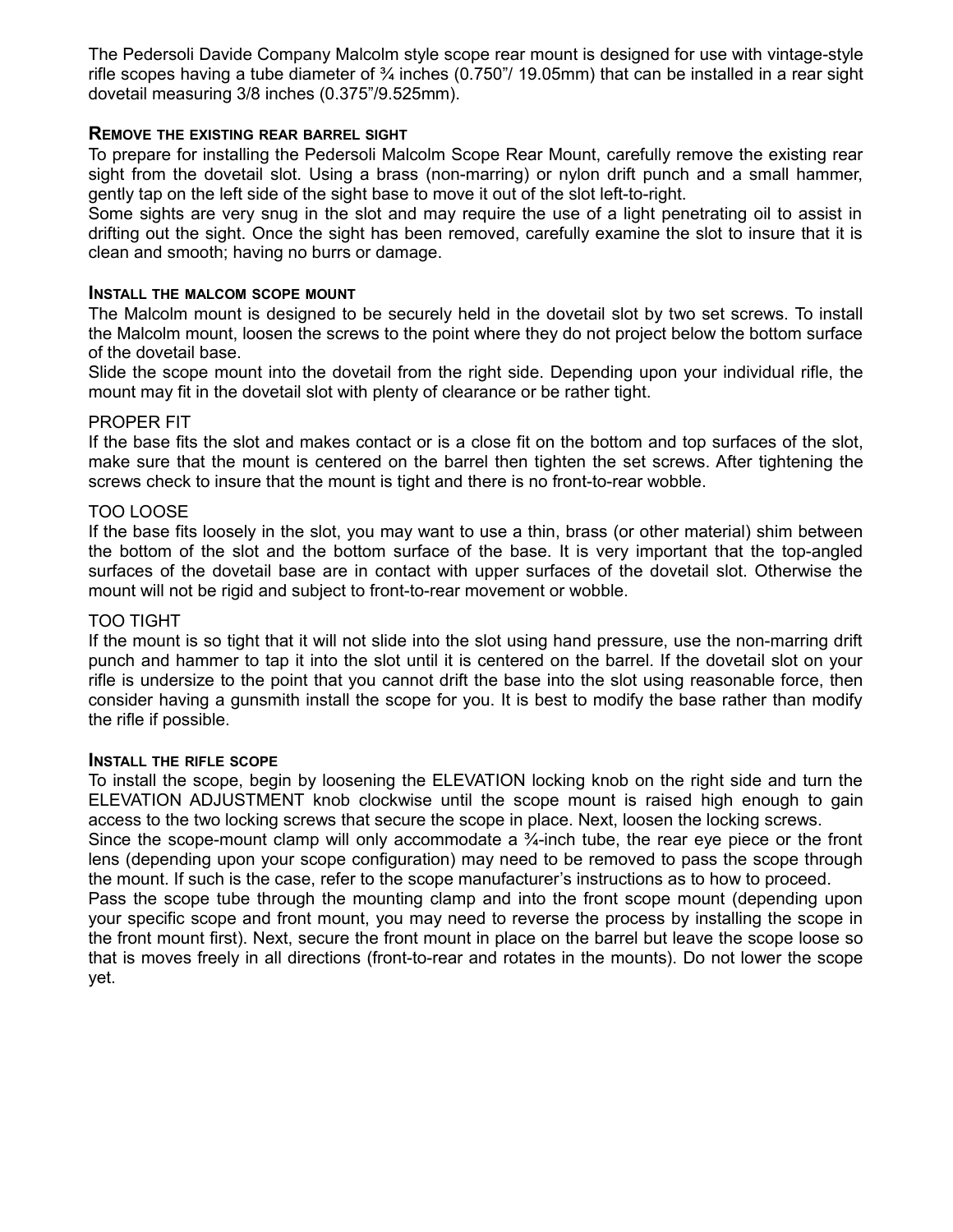## **SET THE EYE RELIEF**

To determine the proper eye relief for your scope, sit at a shooting bench or table in a shooting position.

With scope still raised, rotate the scope so that the crosshairs are close to horizontal & vertical (we'll make final adjustments later) then move the scope toward or away from your eye until the best eye relief is determined. Next tighten one of the two locking screws in just enough to prevent the scope from moving freely but loose enough so that the scope can still be moved.

Turn the Elevation knob to lower the scope to approximately the **½** or **¼** mark on the elevation scale mark. Next, while still sitting in your shooting position, check to confirm that you still have the correct eye relief. If not, adjust the scope as necessary. Then, from your shooting position, check the rotation of the crosshairs. If they are not aligned properly, rotate the scope until they appear horizontal and vertical.

When you are satisfied with the eye relief and the crosshairs, raise the scope back up and carefully tighten the locking screws to hold the scope securely. (Note: Unlike other scope mounts where the scope is allowed to move under the recoil of the rifle. The Pedersoli Malcolm mount is designed to hold the scope rigid and to not move when the gun is fired.)

Finally lower the scope down to the desired elevation setting. At this point your scope is properly mounted and ready for bore sighting or test firing.

## **BORE SIGHTING THE SCOPE**

Now that your scope is properly mounted on the rifle the next step is to sight in the rifle for the distance at which you will be shooting. By far, the best way to get the rifle "on-target" is to "bore sight" the scope as a starting point. Additionally you will likely want to establish settings for multiple distances. For example, in the sport of Black Powder Cartridge Rifle Silhouette matches you will need elevation settings for 200 meters, 300 meters, 385 meters, and 500 meters. For Mid-Range Target shooting the targets are set at 200, 300, and 600 yards.

Begin by placing a target approximately 25 yards or more down range. With the action open, place the rifle on a bench rest or sand bags and get into position so that you can see through the bore of the rifle. While looking through the bore, adjust the position of the rifle so that the "black" of the target is centered in the rifle bore. Then, without moving the rifle, raise your eye to look through the scope. The crosshairs may or may not be on target but you should be able to see the target in the scope. To center the crosshairs on the target, adjust the ELEVATION KNOB to raise or lower until the horizontal crosshair appears centered. To center the vertical crosshair, alternately loosen and tighten the opposing WINDAGE SCREWS until the crosshair is centered.

Check your settings by alternately looking through the bore again and then through the scope. When the target appears centered in the bore the crosshairs should be centered on the target. If it is not, repeat the process.

## **ESTABLISHING ELEVATION SETTINGS**

## **Follow all safety and loading procedures for your rifle!**

Place a target at 25 yards (or 50 yards if preferred) from the bench rest and fire a shot at the target. The shot should appear on the target slightly low of center and may be to the left or right. For making windage adjustments at 25 yards you will need to move approximately 1 mark on the windage scale for every inch of adjustment on the target.

## **WINDAGE ADJUSTMENT**

If the bullet strikes left of center, adjust the windage by loosening the left windage screw turn the right windage screw clockwise (away from you) to move the bullet impact to the right. If the bullet strikes right of center, loosen the right windage screw and turn the left windage screw clockwise (toward you) to move the bullet impact to the left. After making windage adjustments, tighten both windage screws.

## **ELEVATION ADJUSTMENT**

To adjust the elevation, loosen the locking knob and raise or lower the scope as needed. At 25 yards, you will need to move approximately 1 full mark on the main ELEVATION SCALE for every inch of adjustment on the target Continue firing and adjusting until you are satisfied with your 25-yard zero.